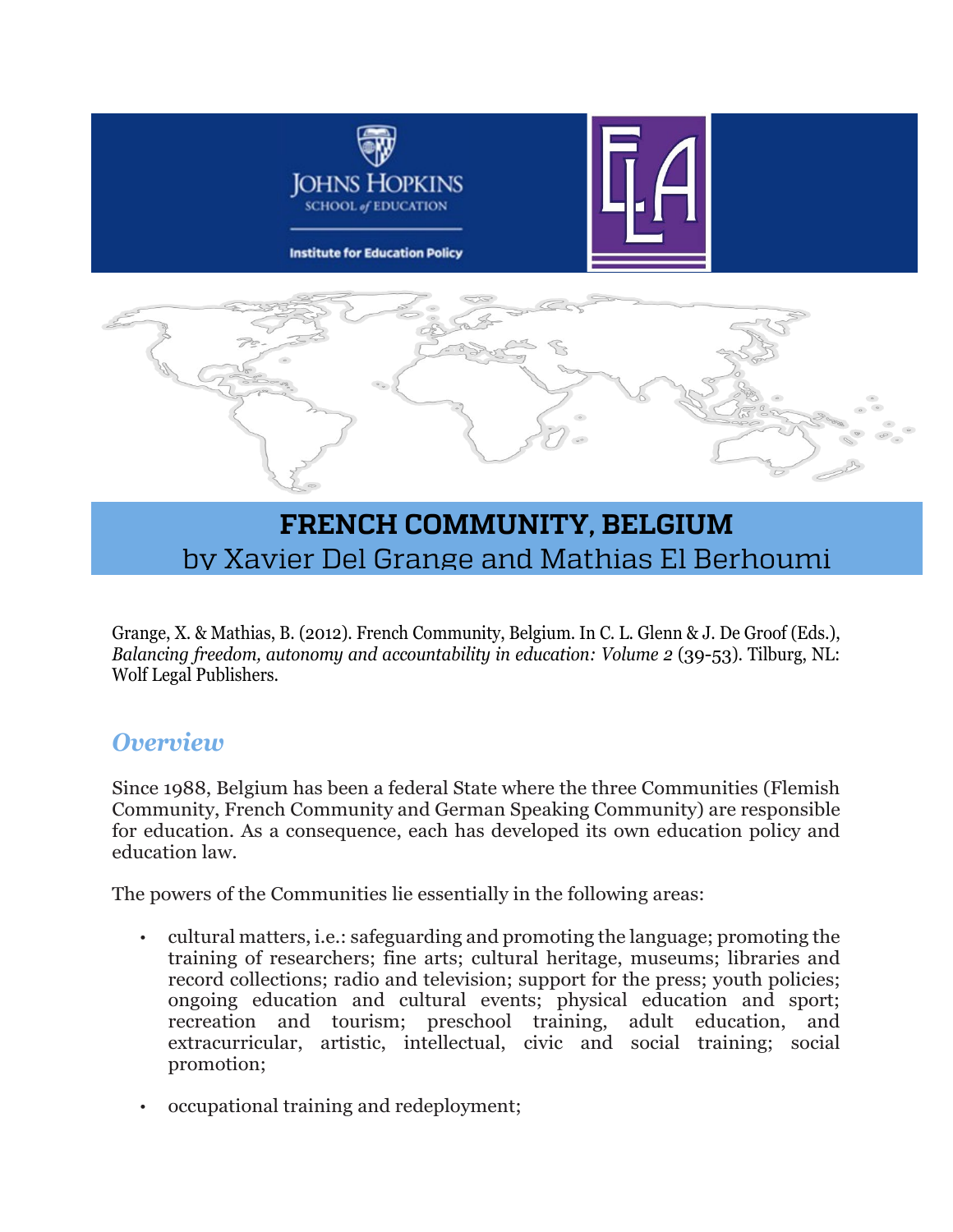- education, except for setting the upper and lower age limits for compulsory schooling, minimum requirements for degrees, and the education pension scheme, which continue to fall under federal jurisdiction;
- certain major aspects of the health care and social welfare policies;
- the use of languages, with exceptions concerning special status municipalities, services whose activities extend beyond the linguistic region in which they are established, and federal and international institutions whose activities are common to more than one Community.

The Parliament of the French Community and its Government<sup>[1](#page-14-0)</sup> are now responsible for education policy.[2](#page-14-1)

For some time, education has been undergoing a process of fundamental reform of both its aims and objectives and its teaching methods and curricular content. In general terms, the reform responds to the desire to introduce greater flexibility in education, to take into account the particular ways of learning of young children, to adapt education to the new needs of the surrounding world and to respect the individual learning speed and rhythm of the individual child as far as possible.

#### *The constitutional and legal framework*

To allow the transfer of education to the Communities, the federal Constitution was deeply modified in 1988.

Article 24 of the Constitution is the constitutional basis of educational freedom in Belgium.[3](#page-14-2)

- 1. The freedom of choice of the parents, that is the right to choose the school, is ensured by the Community (Art. 24 §1);
- 2. Everyone has a right to instruction which respects fundamental freedoms and rights. Access to instruction is free until the end of compulsory schooling (Art. 24 § 3);
- 3. Access to education is free up to completion of mandatory schooling (Art. 24 § 3);
- 4. All pupils subject to compulsory schooling are entitled to moral and religious education at the expense of the Community (Art. 24 § 3);
- 5. All pupils or students, parents, staff members, and educational establishments are equal before laws or decrees. (Art. 24 § 4).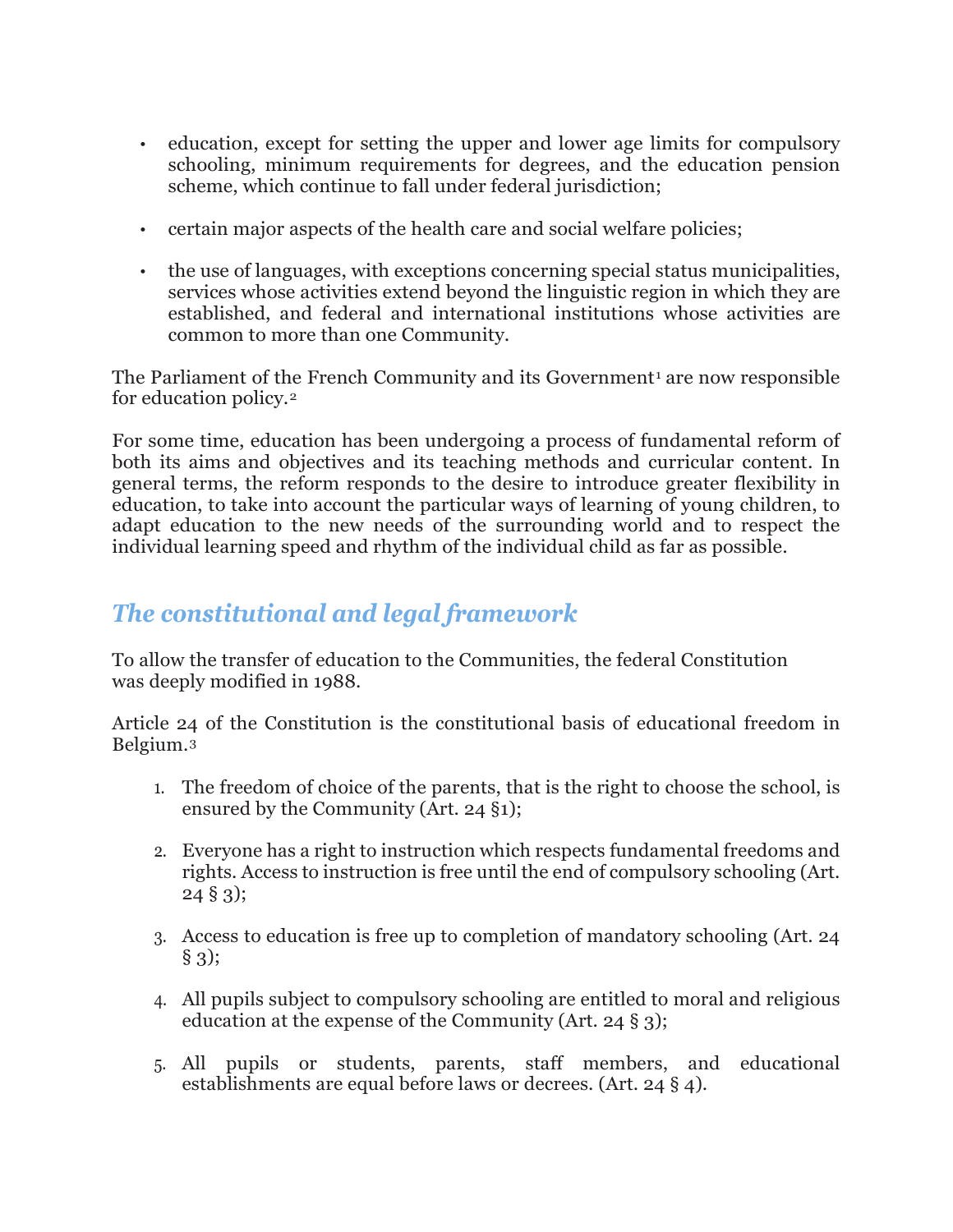Unfortunately, the Constitution was only changed for internal purposes, without regard to the international obligations of Belgium. By example, the Constitution continues to allow imposing charges to parents of children in basic school, in contradiction with article 14 of International Covenant on Economic, Social and Cultural Rights.[4](#page-14-3)

According to the Act of 29 June 1983, compulsory education in Belgium lasts for 12 years, from age 6 to 18. Children are required to attend school fulltime up to the age of 15, completing primary education and the first two years of secondary education. Pupils who have not completed the first two years of secondary education are required to attend fulltime education until the age of 16. Those who do not wish to continue fulltime after the end of compulsory fulltime education may follow compulsory parttime education up to the age of 18, by example in a Centre d'Enseignement et de Formation en Alternance (Cefa, Alternately Education and Training Centre). Parttime compulsory education is defined as studies in a recognized establishment, in the form of either part-time study or a vocational training course for a recognized profession.

Receiving the competence in Education in 1988, the French Community undertook to deal with the main problem of its organization, the lack of social mix and the consecutive discrimination in the educational system. [5](#page-14-4) In this point of view, the Mission Decree of July 1997 is regarded as a 'texte fondateur' (founding law) of all Community legislation.[6](#page-14-5) A lot of other legislation followed, dealing with educational offer, registering of pupils, school inspectorate,…[7](#page-14-6)

### *The structure of schooling*

The French Community education system comprises several categories of education institution:

- (official) public education institutions organized, managed and wholly financed by the French Community. The organizing body for institutions operated by the French Community is the Government of the French Community. The French Community ensures the management and administration of institutions (at all levels) and the careers of the staff within its educational network. The Community Government has a dual responsibility: it is the regulator of all the Educational system and the pouvoir organisateur for schools maintained by the Community and, in this capacity, determines the structure, curriculum and methods in education. It manages schools and takes any measures which might improve their efficiency, it applies the regulations for public grant aided and independent grant aided schools in accordance with constitutional and legal provisions.[8](#page-14-7)
- (official) public education institutions grant-aided by the French Community but managed by the provincial or communal authorities. The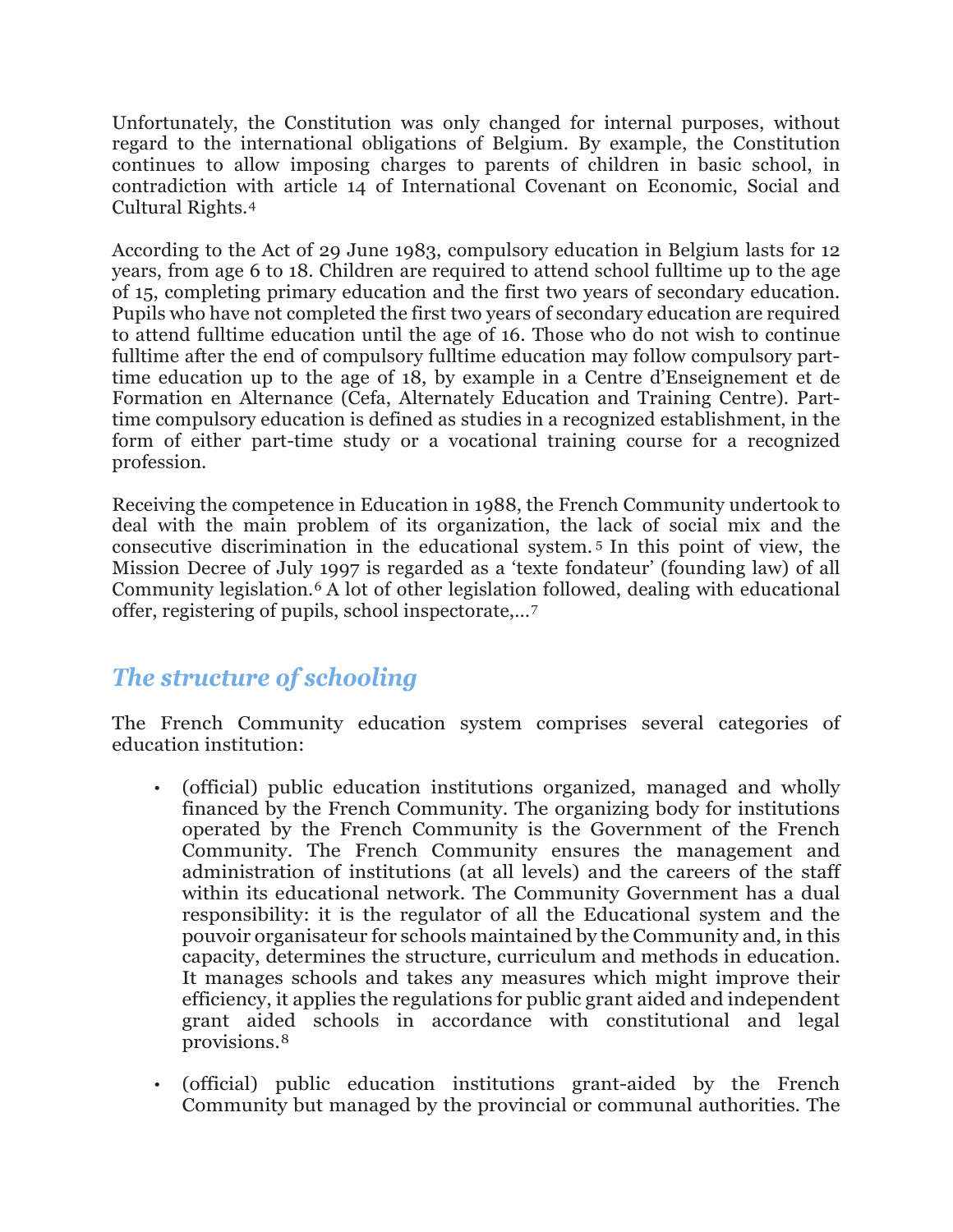organizing bodies for subsidised official education are the provinces or communes. The coordination structures for these schools: are the 'Conseil de l'enseignement des communes et des provinces' (CECP) and the 'Conseil des pouvoirs organisateurs de l'enseignement officiel neutre subventionné' (CPEONS).

- "free" denominational or nondenominational education institutions subsidised by the French Community. The organising bodies of "free" subsidised education are the responsible persons or entities. "free" education institutions are grouped together under the 'Secrétariat général de l'enseignement catholique' (SEGEC) [9](#page-14-8) and the 'Fédération des écoles libres subventionnées indépendantes' (FELSI).
- private schools that do not receive public subsidy. Since a decree of April 2008, those schools are however under the control of the French Community in terms of quality and level of education.[10](#page-14-9)

Each level of education has its own bodies for consultation and cooperation: e.g. the 'Conseil général de l'enseignement fondamental', [11](#page-15-0) the 'Conseil général de concertation pour l'enseignement secondaire'…[12](#page-15-1) All those institutions are now merged into a management structure, the 'Commission de pilotage'.[13](#page-15-2)

Since the passing of the "Missions Decree", each institution must have its own consultative council ('Conseil de participation') which is responsible for:

- debating the institution's plan on the basis of proposals submitted by the delegates of the organising body;
- amending and finalising this institutional plan;
- submitting the plan for the approval of the relevant minister or organising body

To ensure better dialogue among fulltime secondary education institutions, ten geographical zones have been defined,[14](#page-15-3) each comprising two councils, one dealing with nondenominational and the other with denominational education.<sup>[15](#page-15-4)</sup> These councils are in charge of planning issues and ensure the use of common "teacher periods" (for in-service training) in all institutions in the same zone and the standardization of education provision. Proposals are submitted to a consultation committee ('comité de concertation') for approval and ratification. Thus, educational options which have not been approved by the consultation committee cannot be implemented. These consultation committees and the zone councils are made up of representatives of the relevant organizing bodies, including the Minister as the organizing body for Community education.

There are two ways leading to secondary education: The first allows those who have achieved the basic school certificate (certificat d'études de base CEB) to be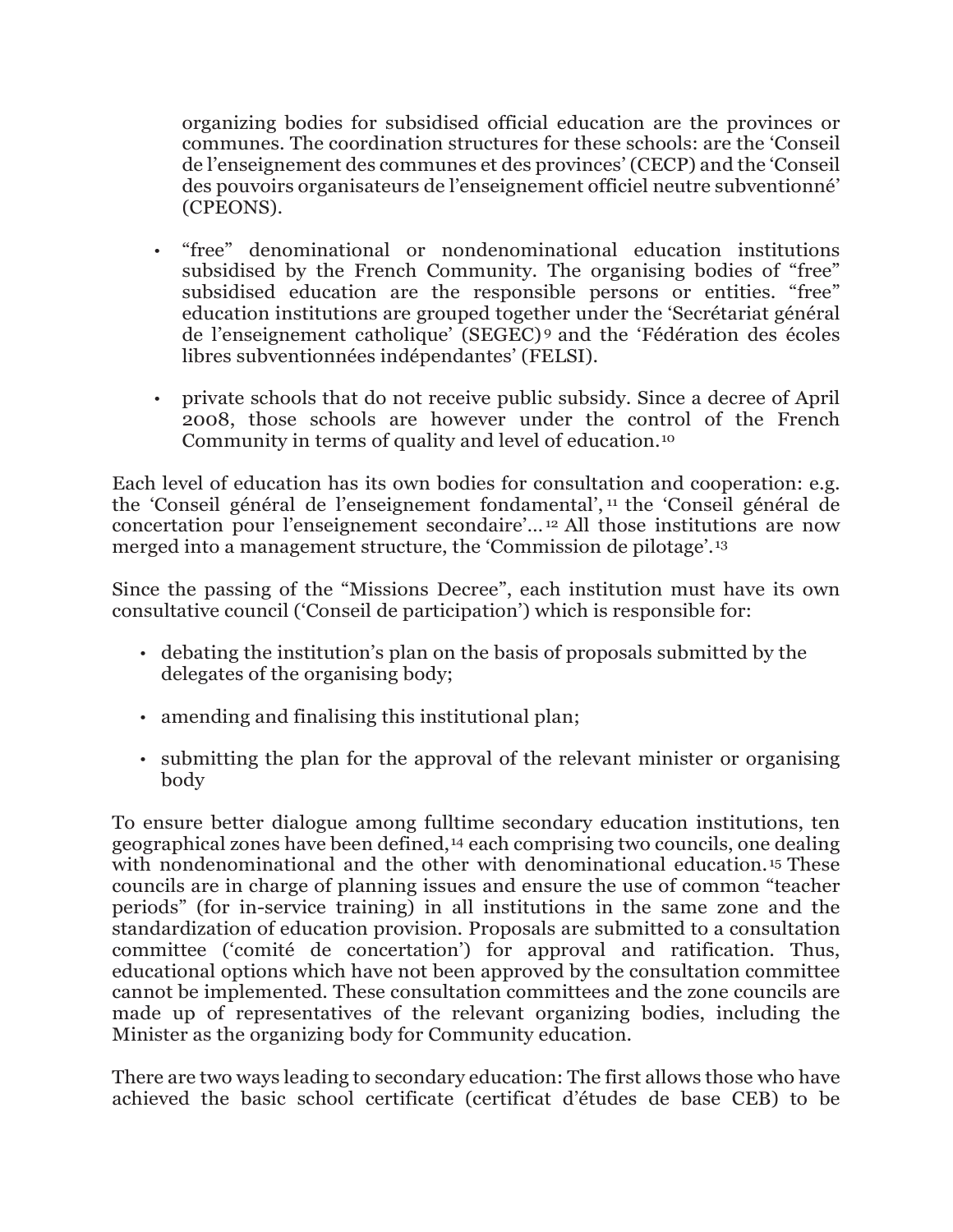admitted automatically to secondary education. Pupils who have completed their sixth year of primary school without obtaining the basic school certificate may also be admitted subject to certain conditions. They are admitted into a specialized first year, dedicated to ensure that each pupil will get the competencies attested by the certificate.[16](#page-15-5)

In the French Community, secondary education is 6 years long, divided into three degrees of two years. In principle, the first degree is common for all pupils. During the second and third degrees, pupils must choose between two sections, "transition" and "qualification". The first one is supposed to prepare for higher studies and the second prepares mainly for employment, even it is always possible to continue to study. The transition section is itself divided into two forms, "general" and "technical". In the same way, the qualification section is divided into two forms, "technical" and "professional". The general form is the more theoretical and the professional form the more practical. A pupil following the professional form who will continue high school may follow a seventh year to increase his or her theoretical knowledge, in order to get the Certificate making it possible to go to higher schools (Certificat d'enseignement secondaire supérieur).<sup>[17](#page-15-6)</sup>

A decree of 1995 created a link among the first eight years of school. It is called "continuum pédagogique" (pedagogical continuum). The continuum is divided into three steps, the first one running between the pre-primary school to the second year of basic school, the second goes to the end of the basic school and the third include the first degree of secondary school. The continuum is designed to equip all pupils with the basic skills needed for social inclusion and educational success.

### *Freedom to establish non-state schools*

This freedom has long been guaranteed in Belgium, and given effective force by carefully negotiated administrative arrangements. The individual right to open a school may not, the Constitution insists, be made dependent upon a prior authorization by government.[18](#page-15-7)

Public schools serve a small majority of pupils in the French speaking Community.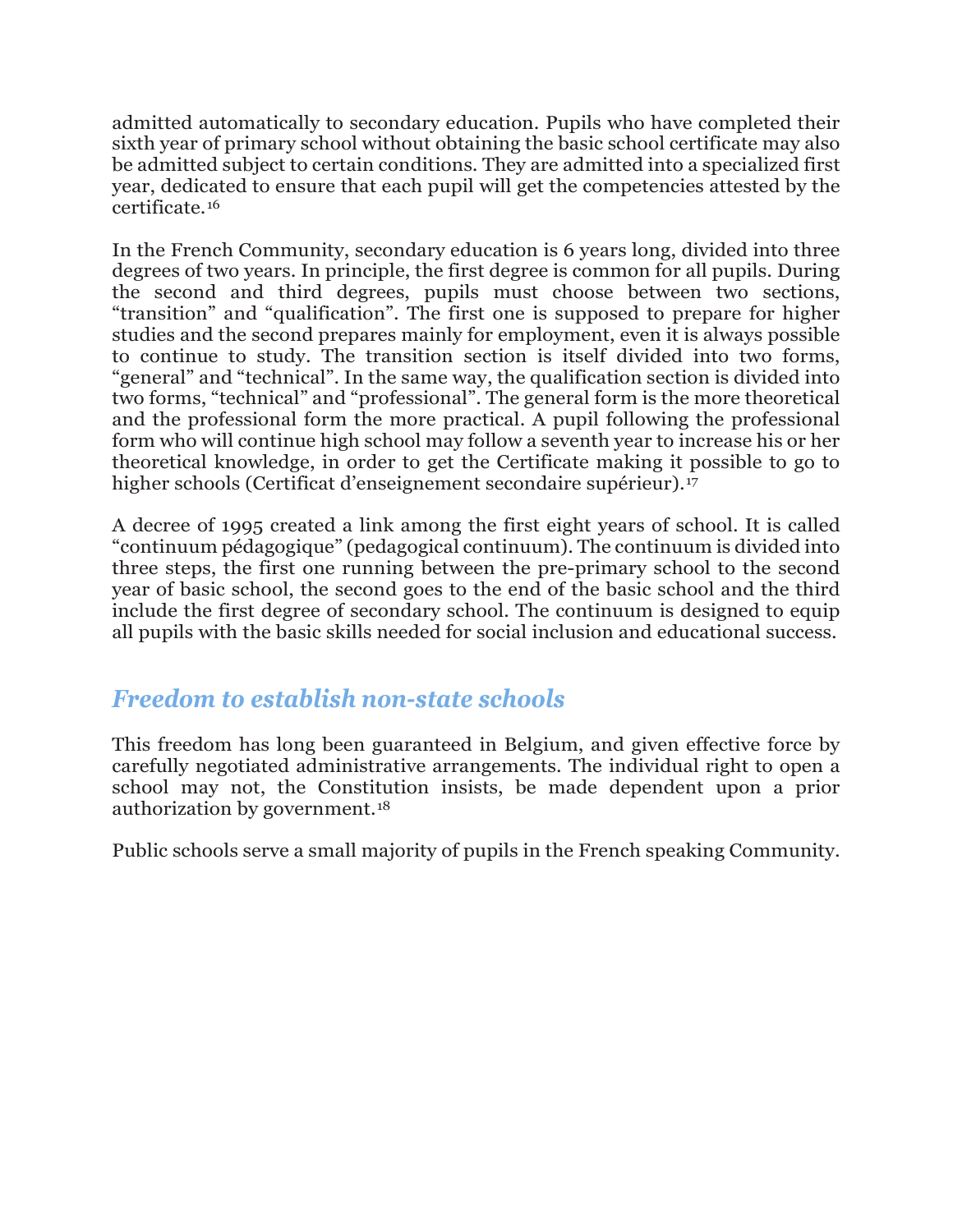| French<br><b>Community</b> | Public grant aided schools |           | <b>Free grant</b><br>aided schools | <b>Total</b> |                      |
|----------------------------|----------------------------|-----------|------------------------------------|--------------|----------------------|
|                            | Provincial                 | Municipal |                                    |              |                      |
| 12,944                     | 290                        | 96,211    | 68,988                             | 178,433      | Preprimary           |
| 26,644                     | 618                        | 149,546   | 129,934                            | 306,792      | Primary              |
| 80,349                     | 31,297                     | 23,404    | 206,798                            | 341,848      | Secondary            |
| 1,930                      | 1,630                      | 1,142     | 4,374                              | 9,076        | CEFA*                |
| 8,057                      | 2,533                      | 5,605     | 15,122                             | 31,317       | Special<br>education |
| 17,346                     | 18,139                     | 6,907     | 37,194                             | 42,483       | Higher<br>education  |
| 20,597                     |                            |           | 44,377                             | 52,652       | University           |
| 211,792                    | 82,563                     | 423,248   | 574,104                            | 1,291,707    | Total                |

\*Centres d'Enseignement et de Formation en Alternance.

(L'enseignement en chiffres 20082009, Communauté française de Belgique, Entreprise publique des Technologies Nouvelles de l'information et de la Communication (ETNIC), [www.statistiques.cfwb.be\)](http://www.statistiques.cfwb.be/)

Schools are supposed to be free to select the teaching methods of their choice. But since "missions" decree of 1997, a homogenization policy is adopted to insure equality of pupils. The schools must adopt programs that respect rules adopted by the Community, called "Socles de compétences" (Competency Goals) during the "continuum pédagogique" and "competences terminals" (Final Competences) during de last four years of secondary school. Those rules define the basic skills which must be acquired for each step. The respect of those goals by the programs is controlled by a special commission and by the teachers by the Inspection.[19](#page-15-8) The homogenization has considerably reduced the freedom of schools in the choice of teaching methods.

For free grant-aided schools, the organizing authority is made up of private persons, mostly in the form of the nonprofitmaking associations. The grant-in-aid does not allow those schools to be financed at the same level as official schools.[20](#page-15-9)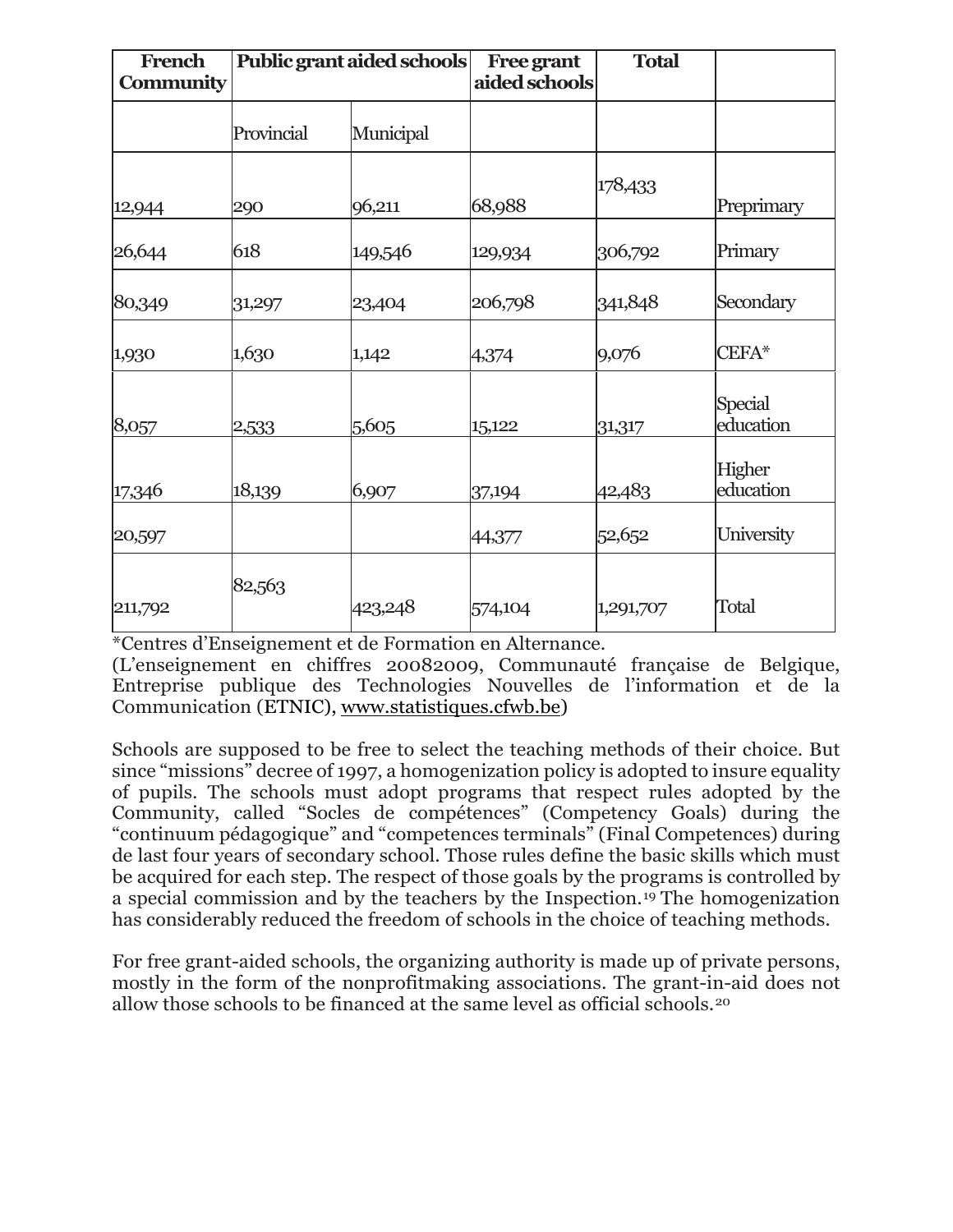### *Homeschooling*

Home teaching is authorized if it meets specific requirements in order to comply with those for compulsory education (Decree of April 2008).

### *School choice not limited by family income*

The French Community subsidizes both official and "free" education within the framework laid down in the relevant legislative and regulatory provisions according to education level, pupil numbers, etc.

Access to compulsory education is free and certain school supplies must be provided by the organising bodies.[21](#page-15-10) Throughout the educational system (whether operated by public authorities or "free"), subsidies cover all or part of:

- staff remuneration,
- operating expenses allocated on a lump sum basis, according to regulatory criteria,
- decree.

However, the Constitutional and "Mission" decree does not prohibit the charging activities on the condition that this contribution does not exceed the cost of the goods or the necessary services provided.[22](#page-15-11) Cost of extracurricular activities may be covered by parents, associations, etc. such as swimming pool entry charges, the price of the school newspaper, trips, etc. It should be mentioned that the charging of fees to students of foreign nationality is, since the end of the twentieth century, not allowed by the European Court of Justice.<sup>[23](#page-15-12)</sup>

To receive government subsidies, the education institutions must:[24](#page-15-13)

- comply with the relevant legislative and regulatory provisions on the organization of education studies and the application of linguistic laws;
- adopt a structure approved by the Minister;
- follow a curriculum which complies with the relevant legislative provisions approved by the Minister;
- comply with the provisions of the "Missions" Decree of 24 July 1997;
- accept the supervision procedures and inspections organized by the Community.
- be organized by an individual or legal body which assumes complete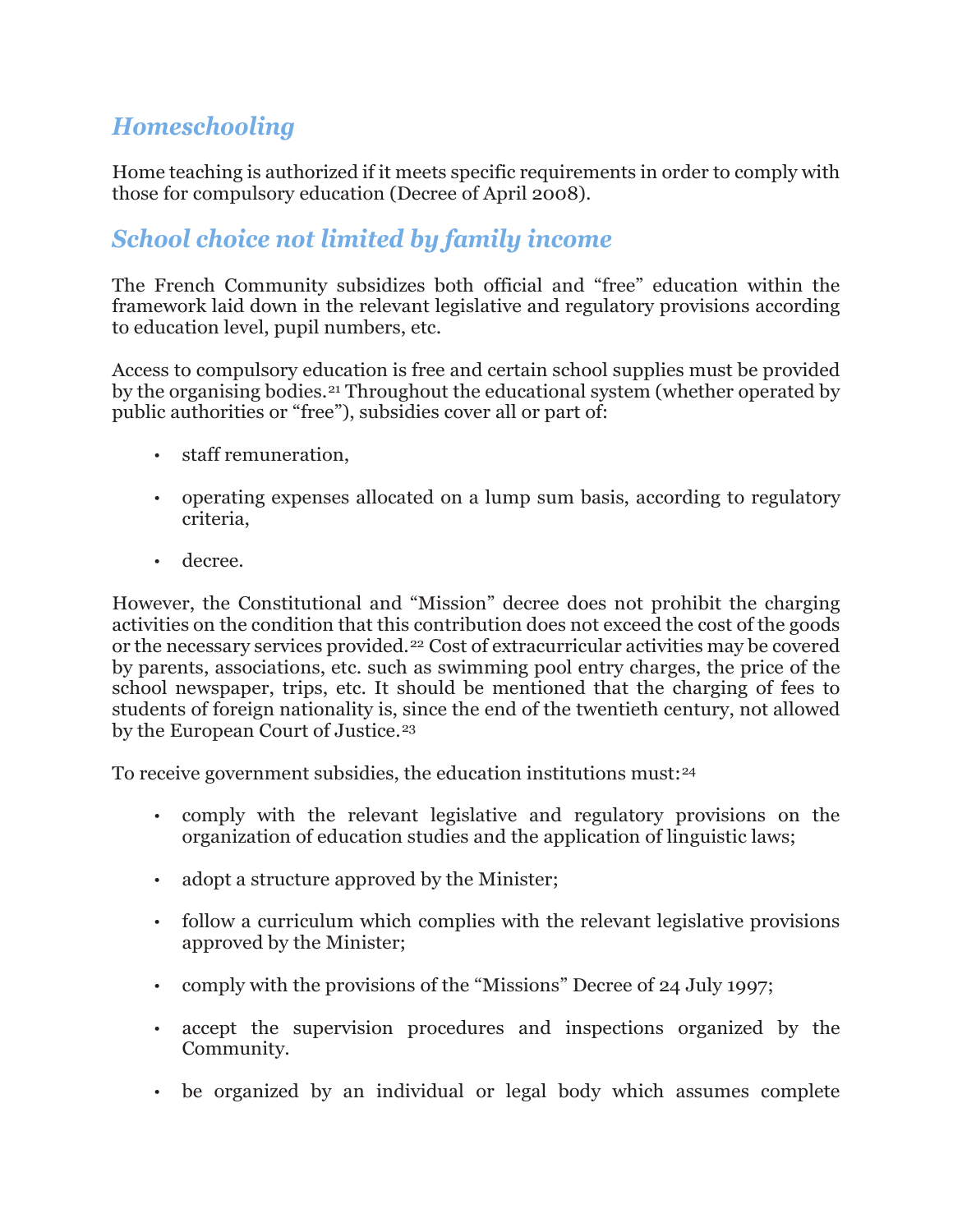responsibility for them;

- admit in each class, section, cycle or other sub division a minimum number of pupils set by order of the Government of the French Community except where a special dispensation is granted by the Minister on the basis of particular and exceptional circumstances;
- form one teaching unit located in the same complex of buildings which meets certain health and safety standards;
- adopt the general timetable of school holidays;
- employ staff who will not jeopardize the safety of their pupils; and
- use teaching materials and equipment which meet the necessary teaching standards.

Funds have also been appropriated for schools frequented by a definite level of pupils living in poor areas. Under a Positive Discrimination decree of June 1998, the number of schools benefitting from the program was limited. It was extended by a "Encadrement différencié" (differentiated frame) decree of April 2009. The schools accepted in those programs receive supplemental support in terms of teachers as well as of materials.

The question often was raised to what extent educational freedom really does exit visàvis the grant-aided "independent" school sector, taking in mind the implementation all these formal conditions:[25](#page-15-14) the issue of school distinctiveness.

### *School distinctiveness protected by law and policy*

The OECD Country report on Belgian education<sup>[26](#page-16-0)</sup> contained the following conclusion on 'Curricula: Development and control': "Even though Belgium has no truly centralized planning of curricula and examinations, the curricula and educational standards are centrally monitored. On the one hand, this system allows local autonomy and responsibility to operate and, at the same time, remain in balance. On the other hand, a wide ranging diversity may develop which can be or become problematic in a certain number of cases. A constant redress of the system in search of balance will be needed. But an answer to the question whether the very core of the system should be modified is difficult to find. Experience in neighbouring countries having either highly centralized or highly decentralized systems shows that both systems present advantages and disadvantages."

In principle, thanks to the freedom of choice of teaching methods, enshrined in the Missions decree, each school is able to submit its own primary school curricula for the approval of the Government, which decides on base on a prior advice of the Commission des programmes. These curricula must be drawn up in line with the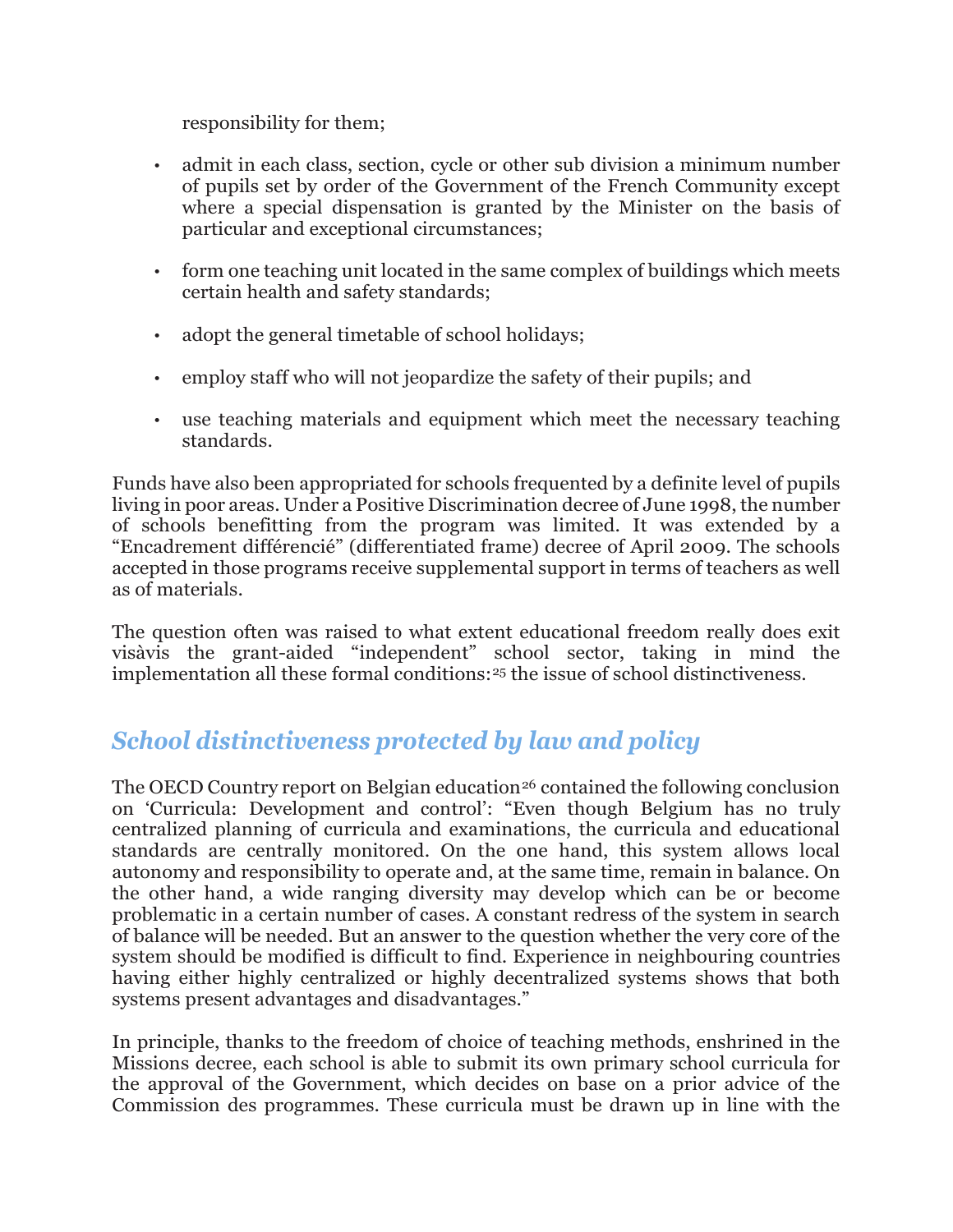skills bases which apply to all the networks and which define the necessary assessment standards. In fact, all schools apply the program established by the organizing body they are joined to.

But the courts can exercise control over the education plan without interfering with the autonomy of the governing body:

- in the event that decisions made fail to meet legal requirements;
- on the basis of the grounds upon which these decisions have been taken;
- if they undermine the right to equal treatment;
- over the composition of the conseil de classe (meeting between teachers, parents and student delegates) or the board of examiners;
- over the manner in which the conseil de classe and board of examiners have exercised their judgement.

### *Distinctive character*

The "Missions" Decree defines the targets and aims of the institutional project of the school and stipulates that the education project ought to specify in school plans their values-based, denominational, or pedagogical options.

"The educational project defines . . . the overall values, social context, and perspectives références on the basis of which the organising body pouvoir organisateur or a representative and coordination body of the organising body defines its educational objectives" (article 63). "The pedagogical project defines the pedagogical viewpoints and the methodological choices which permit an organising body or a representative and coordination body of the organising body to implement its educational project" (article 64). "The school project defines the collection of pedagogical choices and specific concrete actions that the educational team of the school and the partners referred to in article 69 paragraph 2 on participatory councils to carry out the educational and pedagogical projects of the sponsor" (article 67, section 1). "Within the context of its projects, referred to in article 67, each school may distribute the amount of time set aside for one, several, or all the disciplines in functional units of study extending over several weeks. It may also regroup the time designated for several disciplines for interdisciplinary or cultural activities" (article 30).

Studies showed a direct link between school performances and the type and/ or characteristics of schools. [27](#page-16-1) As in both other Communities in Belgium, the competition between schools is based on the distinctive denominational character of education institutions, but at the same time on reputation and ranking success rate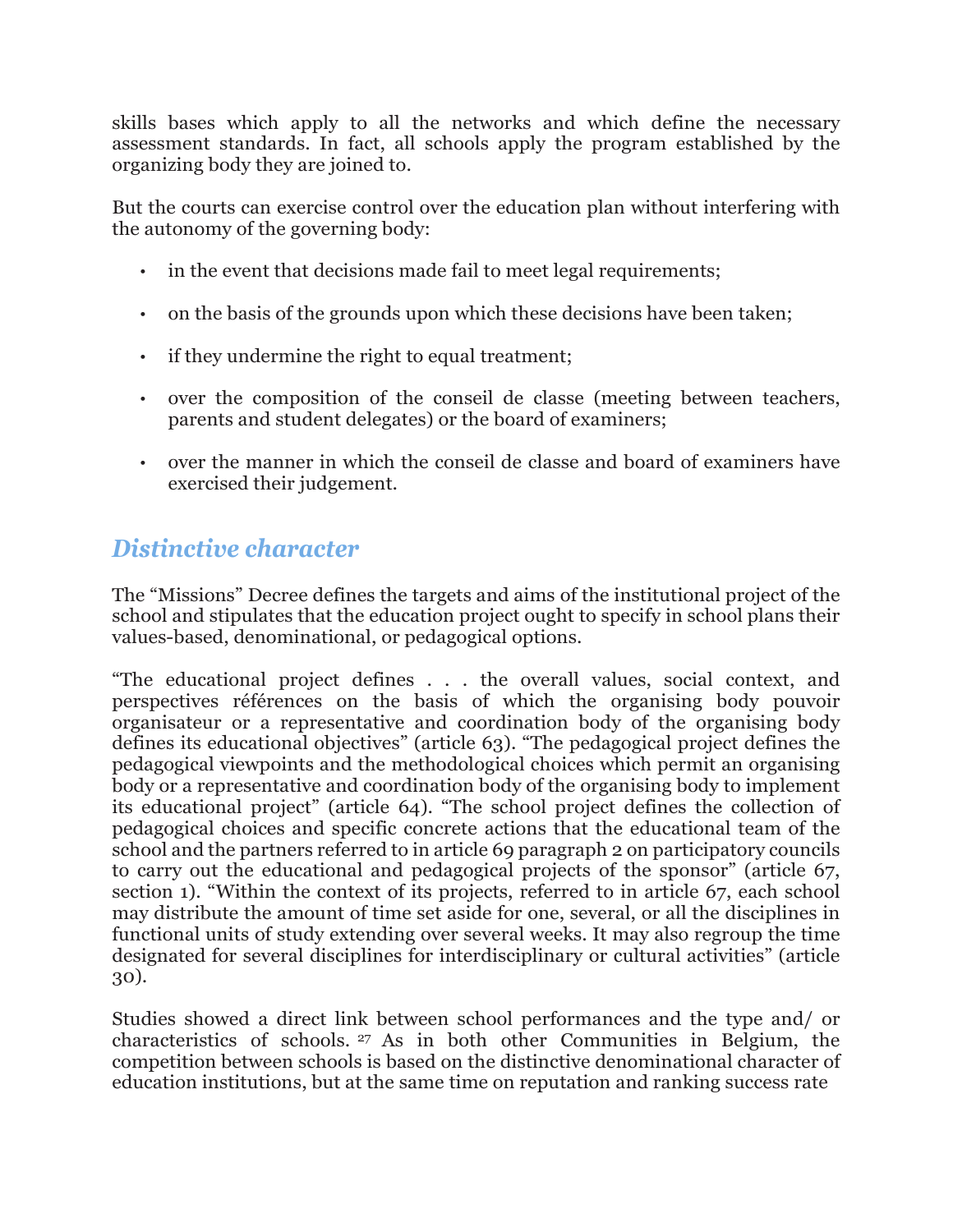and educational specificity, ¼, aspects of the "marketisation" of the educational sector.[28](#page-16-2)

#### *Decisions about admitting pupils*

Parents are free to select the institution of their choice for both primary and secondary schooling but this choice is restricted by regulations which fix the conditions for admission. However, the French Community faces a lack of places in schools in some parts of its territory, mainly in Brussels. The French Community has adopted several decrees to insure the transparency of the inscription process and avoid the selection of its pupils by some schools with strong reputations.<sup>[29](#page-16-3)</sup> Since the "Missions" decree, even a "free" (independent) school has the obligation

to admit any pupil when its parents ask for and subscribe to the educational and pedagogical projects of the school.[30](#page-16-4) Art. 76 of the Decree 'Missions' stipulated that – before admission – parents and pupils ought accurately to be informed on the different educational, pedagogical, denominational projects of the school and its internal rules and procedures. [31](#page-16-5) The Constitutional Court has admitted this restriction to the freedom to organize education in regard to the freedom of the parents to choose a school and in regard to the fact that "free" schools are in charge of a public service.[32](#page-16-6)

In accordance with the official provisions designed to ensure equality of opportunity between boys and girls, the majority of primary schools are now coeducational. There are, however, still a few single sex schools within the grant- aided denominational sector.

### *Decisions about staff*

The teachers of the schools directly organized by the French Community are under a status established in 1969. To benefit from similar status, the teachers of grant-aided schools had to wait the nineties: 1993 for the "free" schools, 1994 for the official grantaided schools. Those three statuses are very similar, even if the "free" schools are in a contractual relationship with their teachers, while the official schools are in a real public relationship.[33](#page-16-7)

The adoption of the statuses has considerably limited the freedom of the "free" schools (they are now obliged to keep teachers with a defined length of service), while at the same time teachers have gained access to equal treatment and protection of their freedom, especially privacy.

The schools may only appoint persons having the appropriate certificate, unless there is a shortage of that profile, which is more and more the case, particularly for foreign languages and science.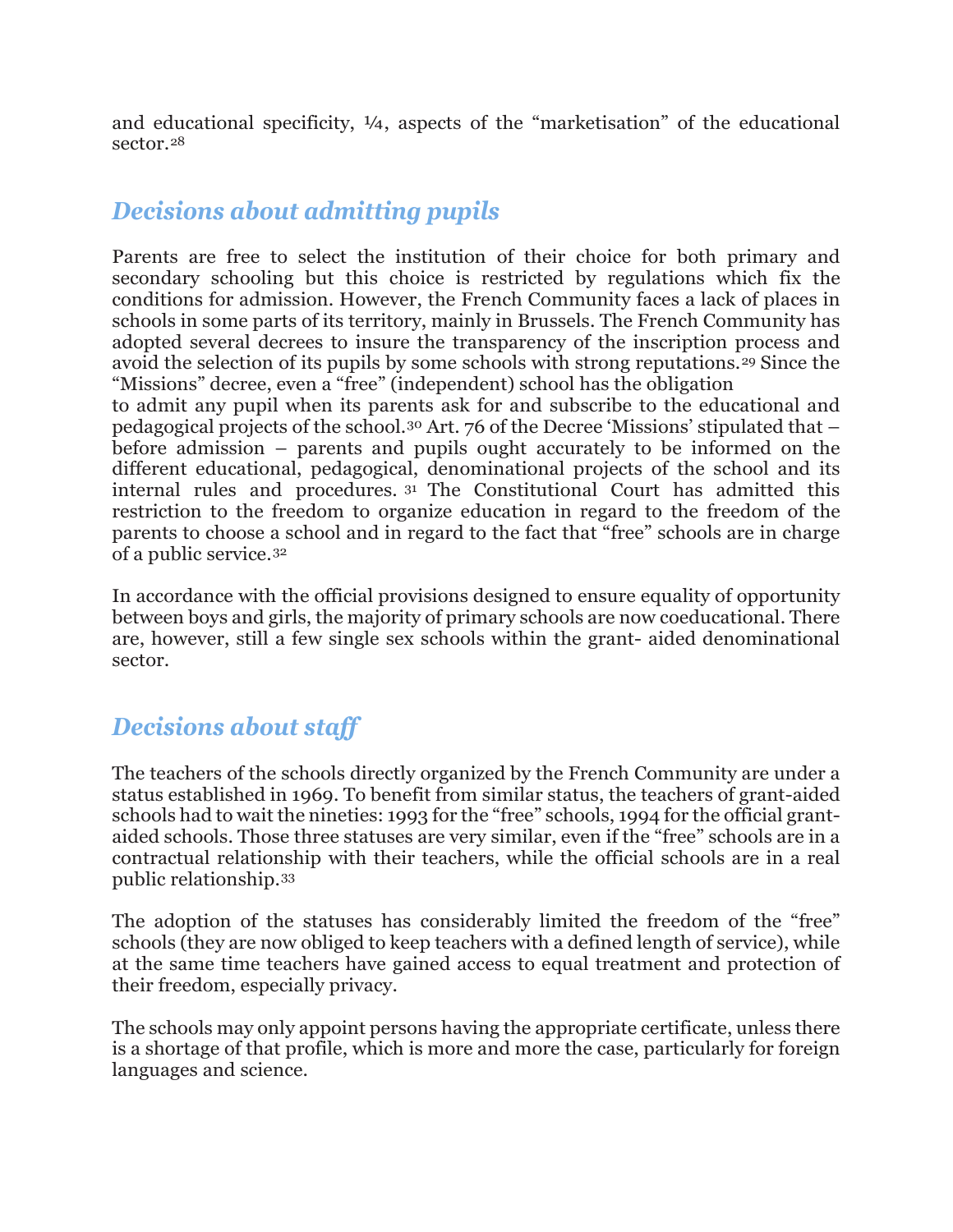Teachers who fulfill the conditions to be grant-aided receive their wages directly from the French Community government.

Teachers must conform their teaching to the distinctive character ("caractère spécifique du projet éducatif") of the school which employs them, whether denominational[34](#page-16-8) or neutral. The directors of schools, even of free schools are now also under a statue that defines their tasks and the conditions of nomination.[35](#page-16-9)

## *Accountability for school quality*

#### *Inspection*

In the past, there were two kinds of inspection. One was a public service composed of officials. It controlled the level of the teachers and had administrative control tasks. Another inspection was organized by the organized bodies of the grant- aided schools and engaged in evaluation and support for teachers.

A Decree of March 2007 integrated all the inspection services into one service which operates in all schools, official or free. The inspection service is now focused on pedagogical tasks. It is more or less independent from the administration of the French Community. The members of the inspection service have an evaluation and pedagogical control task. The accompanying task is insured by adviser committees ("cellules de conseil pédagogique"), financed by the French Community but managed by each organized body. There is then a differentiation between the evaluation task, by the inspection service, and the accompanying task, by the adviser committees.[36](#page-16-10)

There is also a separate Inspectorate for each recognised religion (Catholic, Islamic, Protestant, Jewish and Orthodox), and an Inspectorate for nondenominational ethics.

Psychomedico social centres (centres psychomédico sociaux PMS) provide guidance and career advice to pupils in preprimary, primary and secondary education. They operate independently of the schools themselves. Each centre is staffed by

an interdisciplinary team made up of educational psychologists, social workers, nurses and independent doctors. Centres are also responsible for school medical inspections. Guidance is provided through a series of educational initiatives designed to help young people plan their lives and careers. The various methods used combine both group activities and individual analyses.

#### *Assessment*

Assessment was traditionally an area in which the pedagogical freedom of each organizing body was guaranteed. This freedom is vanishing in order to attempt to achieve the equality of all the pupils.[37](#page-16-11)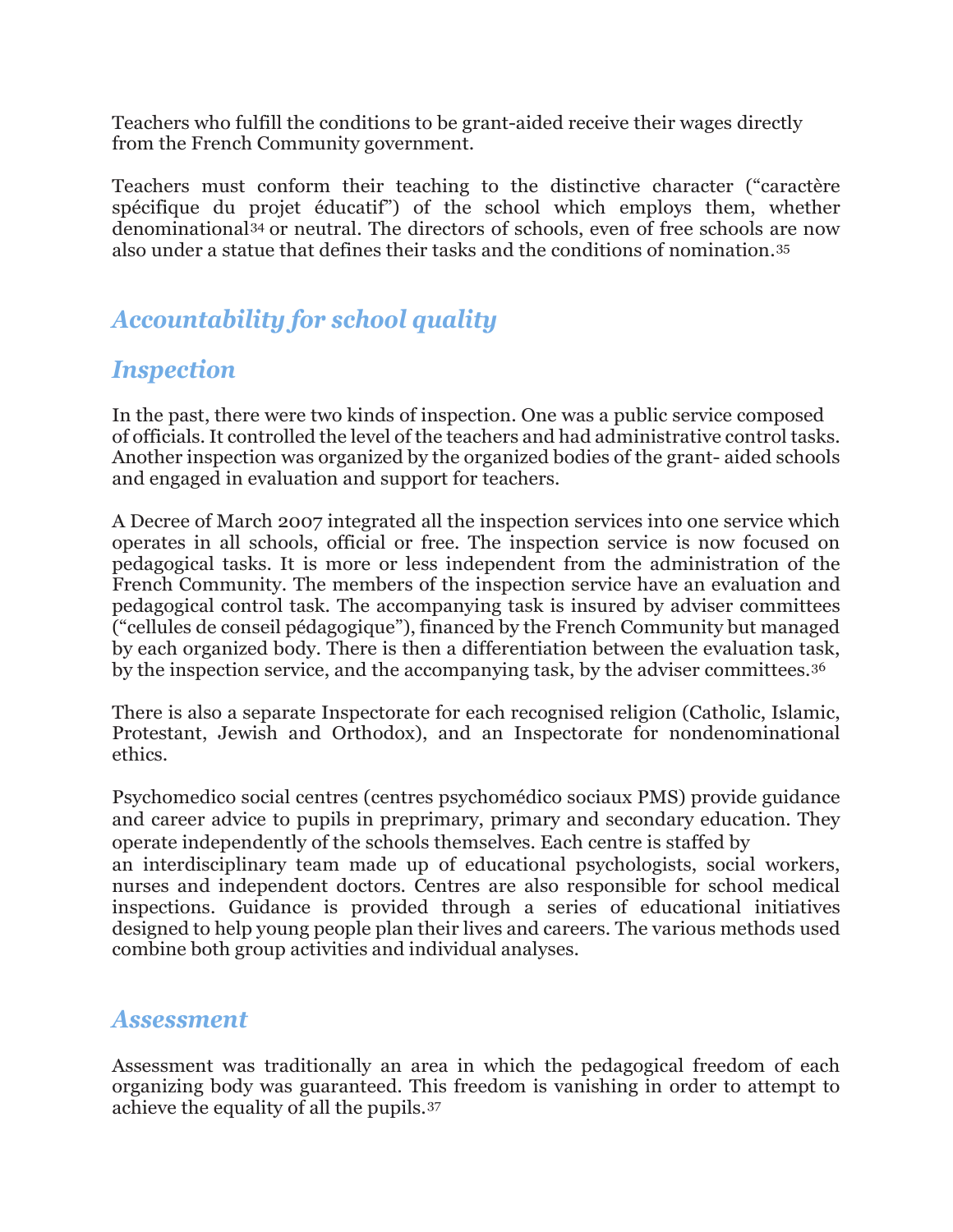Under the terms of the Law of 29 June 1983, a certificate of basic studies (certificat d'études de base CEB) is awarded to pupils who have successfully completed six years of primary education. Since 2006, a centralized certifying test ("épreuve certificative externe") is organized by the inspection service.<sup>[38](#page-16-12)</sup>

The French Community is now centralizing the certification in secondary education. Since 2009, the centralized certifying test is organized at the end of the second year. A similar test is proposed to schools for the end of secondary school ("test d'enseignement secondaire supérieur", TESS[39](#page-16-13)). For the moment, that test is not compulsory but should become so in the near future.

#### *Repeating a year[40](#page-16-14)*

In order to access primary education, a child must have reached the age of six during the calendar year of entry into compulsory education, except where special exemption is given. The progress of each child is measured by continuous assessment. Within the framework of the relevant statutory and regulatory provisions, each organising body is free to decide the type of assessment it wishes to implement and the assessment tools and methods of communicating results it wishes to use. Teachers assess their own pupils on the basis of their aims and objectives and their teaching. A school report sent to parents informs them of the results achieved by their child, the progress they are making at school, their learning behaviour and their personal development. Whether or not children "pass" a school year is decided by their class teacher, often in consultation with the headmaster or headmistress and possibly other members of the teaching team who are in a position to assess the work produced over the year and the results of end of year tests (where they exist).

During primary education, a pupil can only repeat one year in each of the two stages: from the pupil's admission to primary school until the end of the second year, and between the third and the sixth primary year. He will then follow a complementary year that should allow him to reach the competency goals (Missions decree, article 15).

In secondary education, but during the first stage where it is in principle forbidden, the class council ("conseil de classe"), made up of administration and teachers, engages in continuous (periodic) assessment, in certain cases combined with two sets of exams, at the end of the school year. The class council decides whether pupils can be admitted to the next class, with or without reservations, or get into another section of education (leave "transition" to get into "qualification") or in another form (leave "general" to get into "technical").

### *Teaching of values*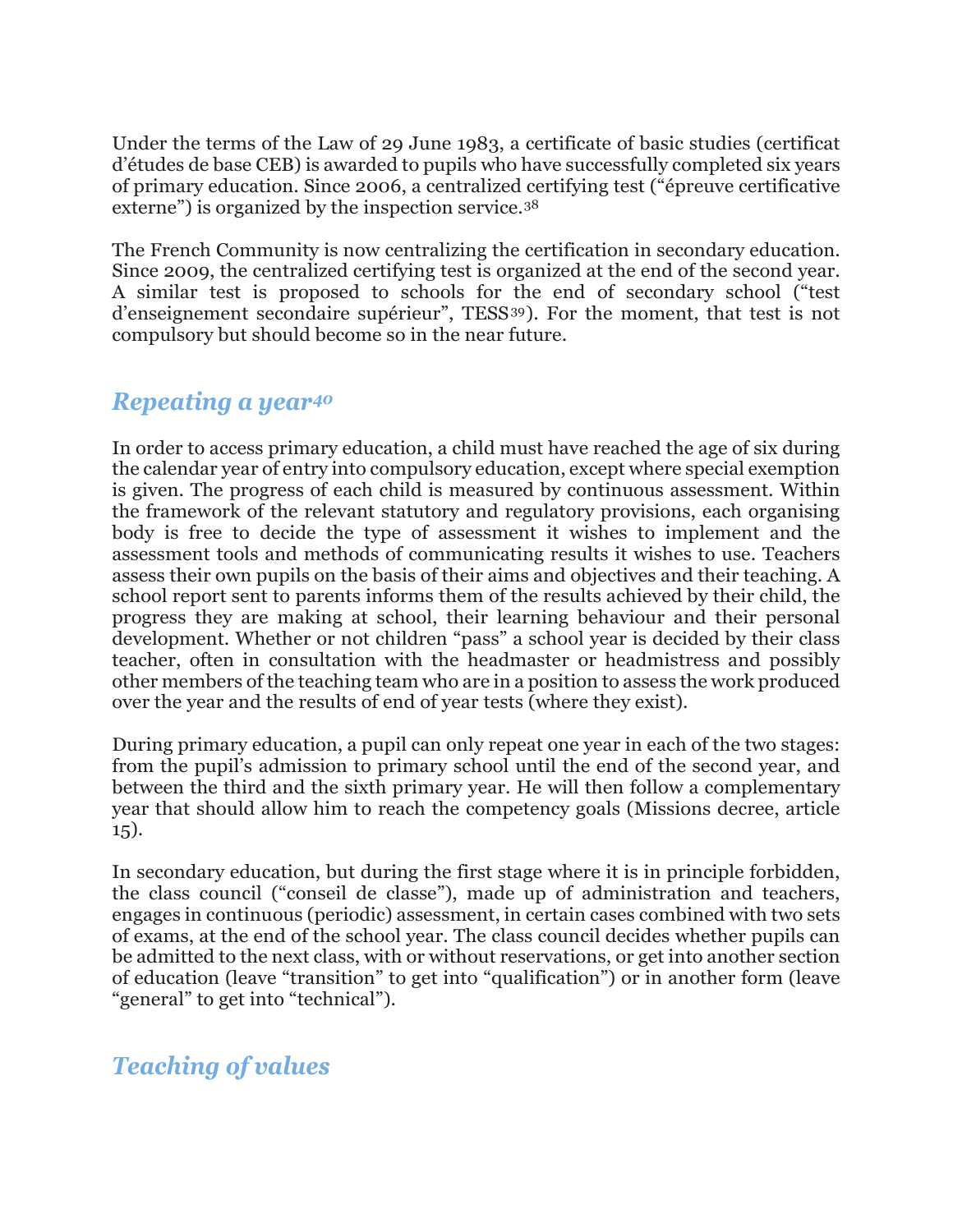Both the basic and secondary education systems strive to meet the following general aims and objectives simultaneously and without priority (Mission decree, article 6):

- to promote the self-confidence and personal development of each child;
- to ensure that all pupils acquire the knowledge and skills they need to continue lifelong learning and to play an active role in economic, social and cultural life;
- to prepare all pupils to be responsible citizens capable of contributing to the development of a democratic, supportive and pluralist society which is open to other cultures;
- to ensure all pupils equal opportunities of social freedom.

In order to achieve these general objectives, the knowledge and expertise required are viewed within a context of skills acquisition. A document entitled "Socles de compétences" (Competency Goals) defines the basic skills which must be acquired in each network, school or class. These skills may be acquired during lessons or in the course of other educational activities and, more generally, in the organization of daily school life.

Each organizing body defines its curriculum and devises its teaching plan in accordance with the key stages and final skills adopted by the Parliament of the French Community. In practice, and in order to ensure that all these new guidelines are successfully integrated into daily school life, a series of educational action plans have been drawn up. They are used as the basis for teaching plans that are in turn developed into concrete action plans at institution level.

Official schools must offer the choice between a religious class and a non-religious moral class. It is the sole responsibility of the respective ecclesiastical authorities to prescribe the religious content of religious classes and to determine who is capable of conveying a faithful representation of the religious teachings.

Official schools must respect the beliefs of everyone and observe neutrality.[41](#page-16-1)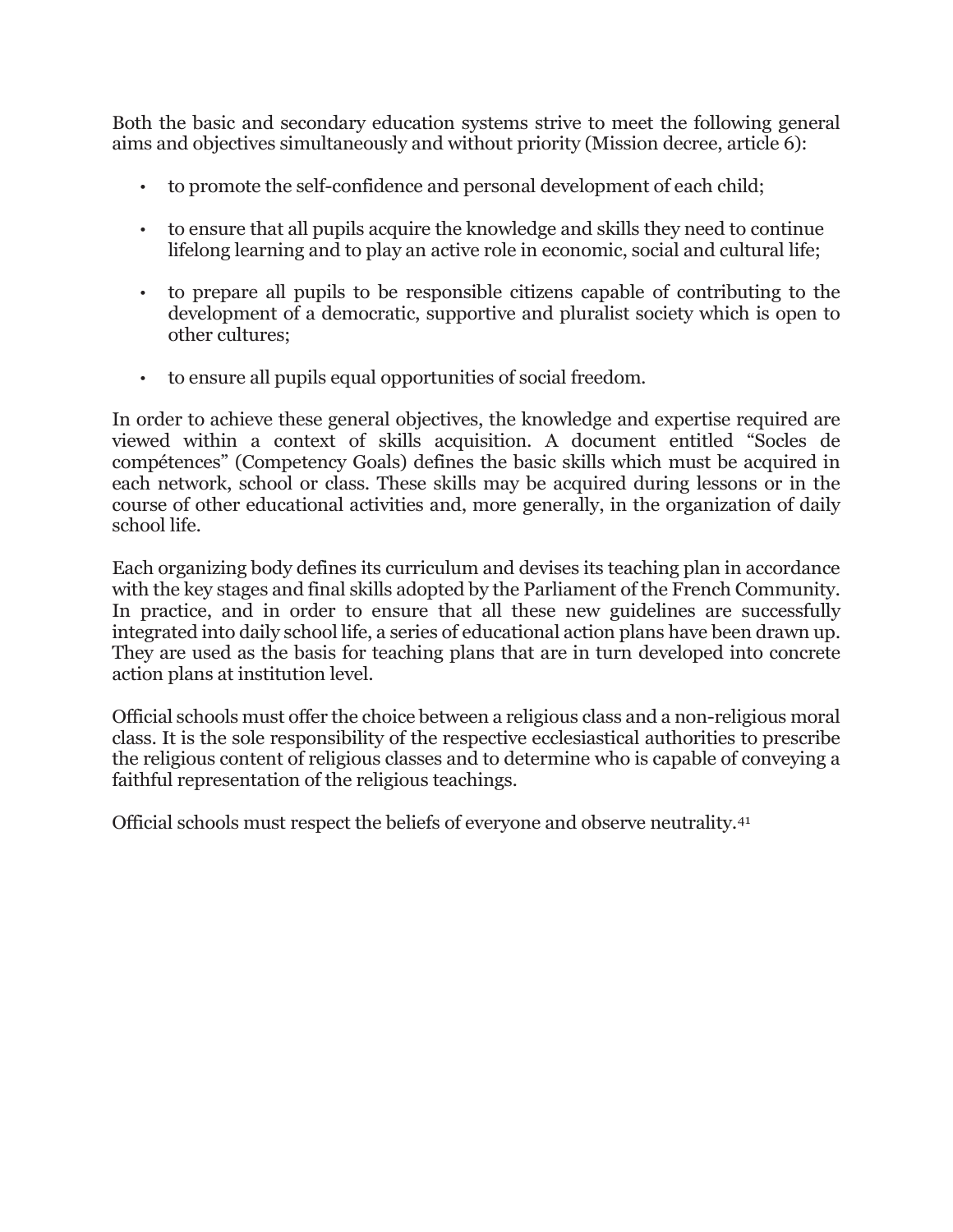#### *Endnotes*

- **<sup>1</sup>** On the cooperation between the Community and the Region: MAGY J., Le droit à l'instruction et à l'enseignement. Le droit au programme des acquis de base, in DE GROOF J., Subsidiarity and Education. Aspects of Comparative Educational Law. First Report of the European 'Educational Law Association', Acco, Leuven, 1994, p. 315.  $\overline{a}$
- <sup>2</sup> DE GROOF J., Les compétences, in Quels droit dans l'enseignement? Enseignants, Parents, Elèves, Bruges, 1994, p. 179209 ; DELPEREE F., Constitution et enseignement, Administration Publique, 1989, nr. 4.
- <sup>3</sup> DE GROOF J., La révision constitutionnelle de 1988 et l'enseignement, Story Scientia, Brussel, 1989, p. 233.
- <sup>4</sup> Delgrange, X., "Mixité sociale, mixité religieuse : le droit de l'enseignement face à la diversité", in ringelheim, J., Le droit etla diversité culturelle, Bruxelles, Bruylant, 2011, pp. 503-567, sp. pp. 520-523.
- <sup>5</sup> Delgrange, X., op. cit., pp. 504-523.
- <sup>6</sup> Decree of 24 July 1997 "définissant les missions prioritaires de l'enseignement" (defining the priority missions in Education). See Dumont, H. & Collin M., Le décret du 24 juillet 1997 définissant les missions prioritaires de l'enseignement, approche interdisciplinaire, Bruxelles, Pub. Facultés universitaires Saint-Louis, 1999.
- <sup>7</sup> See Draelants H., Dupriez V. & maroy Chr., Le système scolaire, Bruxelles, Centre de recherches et d'information socio-politiques (CRISP), 2011; Ministère de la Communauté française, « Le développement de l'éducation », Rapport de la Communauté française au Bureau international de l'Education, 2008, [www.ibe.unesco.org](http://www.ibe.unesco.org/)
- <sup>8</sup> Following its governmental declaration, the French Community should apply article 24, §2, of the Constitution, and create an independentinstitution who will manage the official schools. It should allow the Government to become only the arbiter of schooling in its all.
- <sup>9</sup> The General Council of Catholic Education (CGEC) is a consultative body. It is composed of parents' and teachers' representatives, representatives of the pouvoirs organisateurs and the bishops. This Council defines the special aims of Catholic education, pushes for improvement in Catholic education, formulates the expectations of the Christian School Community, deals with public authorities with a view to achieving these objectives and sets the main directions in education and teaching, for example, in drawing up the educational project (projet éducatif) for free grant aided education (enseignement libre subventionné).
- <sup>10</sup> el Berhoumi M., « L'enseignement à domicile perquisitionné », Journal des tribunaux, 2009, pp. 701-705.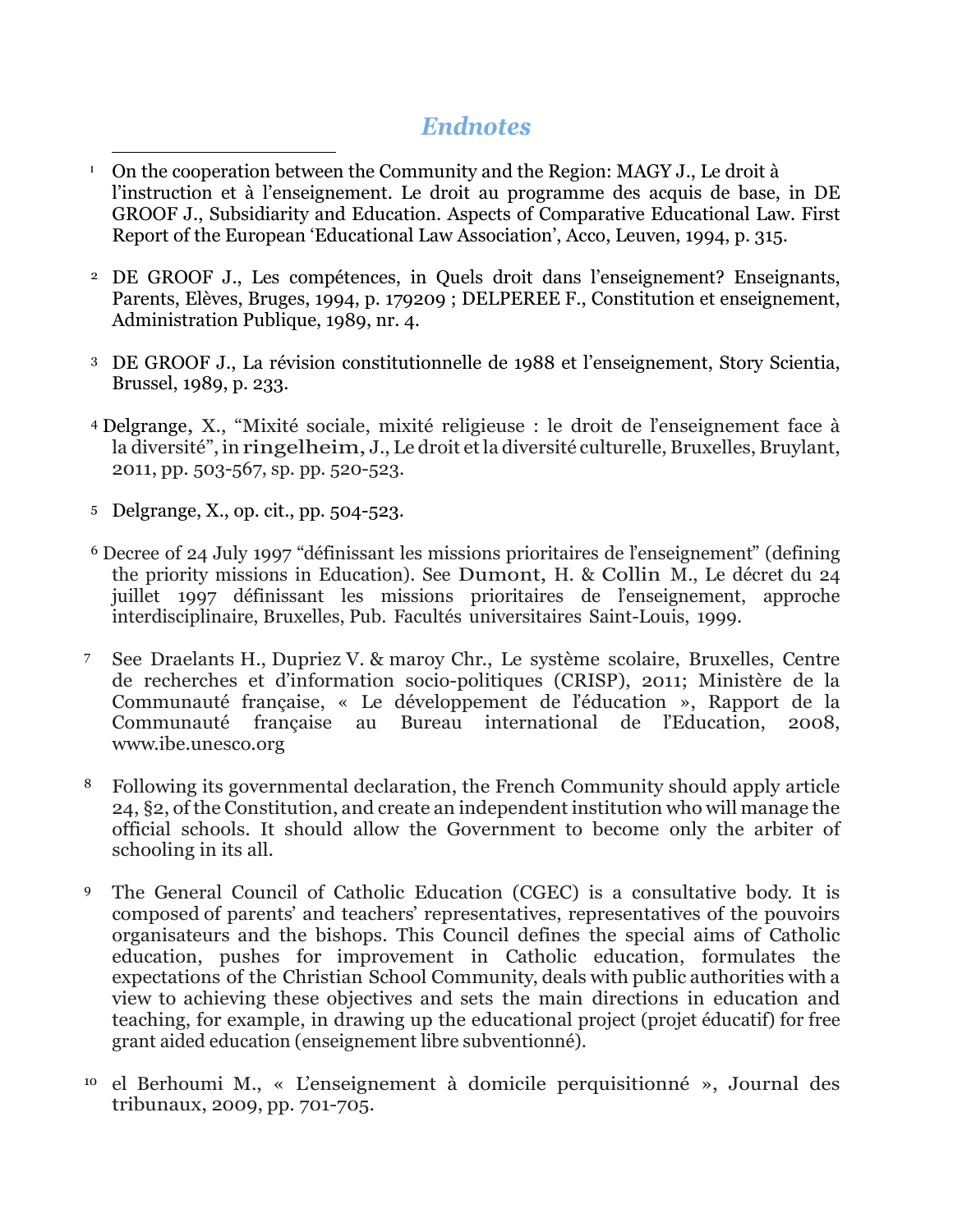<sup>11</sup> Decree March 14, 1995.

 $\overline{a}$ 

- <span id="page-14-0"></span><sup>12</sup> Decree October 27, 1994.
- <sup>13</sup> Decree March 27, 2002.
- <span id="page-14-1"></span><sup>14</sup> On 'zonalisation' of elementary education, Decree July 13, 1998.
- <sup>15</sup> Executive Decree, March 15, 1993.
- <span id="page-14-2"></span><sup>16</sup> Decree June 30, 2006.
- <sup>17</sup> Royal order June 29, 1984.
- <span id="page-14-3"></span><sup>18</sup> De groof J., Droit à l'instruction et liberté d'enseignement, Brussels, 1984, 254p.; id., Les pouvoirs publics et l'enseignement subventionne, Cepess, 1985, 232 p.
- <span id="page-14-4"></span><sup>19</sup> Delgrange, X., « Analyse juridique de l'élaboration du décret 'missions' », in Dumont, H. & Collin, M., Le décret du 24 juillet 1997 définissant les missions prioritaires de l'enseignement, approche interdisciplinaire, op. cit., pp. 19-78.
- <span id="page-14-5"></span><sup>20</sup> Delgrange, X., « L'égalité dans l'enseignement à la lumière de la jurisprudence de la Cour d'Arbitrage », Quels droits dans l'enseignement ? Enseignants, Parents, Elèves, op. cit., p. 5291 ; "Le financement de l'enseignement et l'égalité entre les réseaux", Administration publique (trimestriel), 2002, pp. 303-310.
- <span id="page-14-6"></span><sup>21</sup> Dermagne J.M. « La gratuité dans l'enseignement », Quels droits dans l'enseignement ? Enseignants, Parents, Elèves, op. cit., pp. 3047.
- <span id="page-14-7"></span><sup>22</sup> Van remoortere F., "The Legal Status of Pupils in the Frenchspeaking Community of Belgium", in De groof J., penneman h., The Legal Status of Pupils in Europe, Volume I (1996), Kluwer Law international, The Hague, 1998, p. 294.
- <sup>23</sup> Delgrange X. & Detroux L. "Les menaces sur le service public de l'enseignement", in Dumont H., Le service public : entre menaces et renouveau, Bruges, La Charte, 2009, pp. 231- 296.
- <span id="page-14-8"></span><sup>24</sup> masquelin J.J., Le droit aux subsides de l'enseignement libre, Brussels, 1975; De groof J., Le pacte scolaire : Coordination et Annotations, Brussels, 1990.
- <span id="page-14-9"></span><sup>25</sup> F.g.: leroy M., « La liberté d'organiser un enseignement et la liberté de choisir un enseignement », in Quels droits dans l'enseignement ?, op. cit. , p. 23 : « Depuis longtemps, l'État, et maintenant la communauté, sont devenus le véritable pouvoir organisateur de tout l'enseignement subventionné. Les autres n'en ont plus que le nom, et l'illusion de diriger ce qu'ils ne peuvent que gérer comme le ministère le leur dicte. Même la 'spécificité', dont se réclame le plus puissant réseau d'enseignement libre, se ramène à une sorte d'»ambiance», qui imprègne de valeurs et de références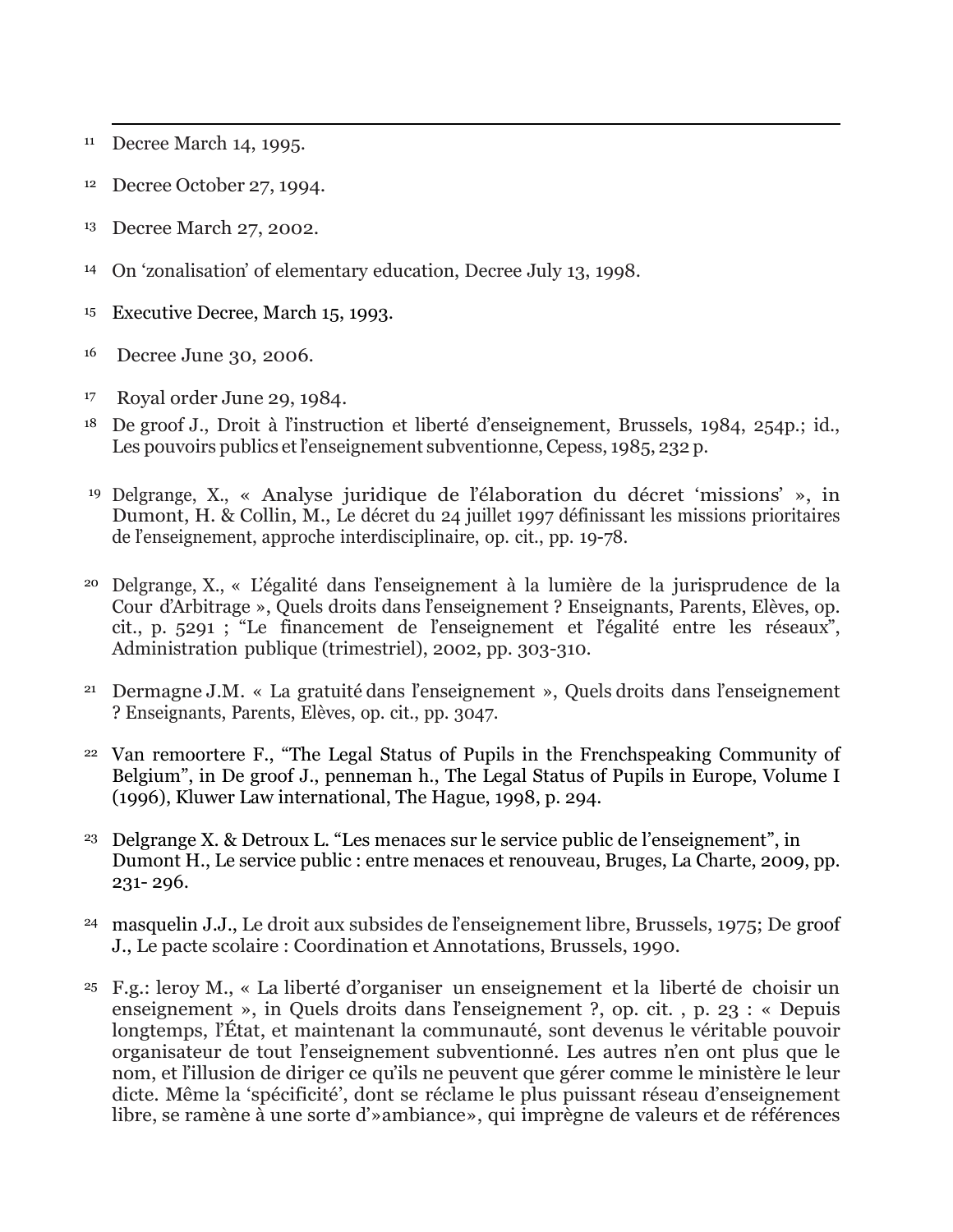<span id="page-15-0"></span> $\overline{a}$ tirées de la religion la dispensation d'un savoir et d'une formation dont le contenu est fixé par la communauté. C'est affaire de présentation plus que de fond. Ce qui laisse à cet enseignement l'illusion qu'il est libre, c'est que le peu de latitude dont il dispose porte précisément sur un des principaux critères en fonction desquels les parents fixent leur choix sur une école plutôt que sur une autre. »

- <span id="page-15-3"></span><span id="page-15-2"></span><span id="page-15-1"></span><sup>26</sup> Education in Belgium: The Diverging Paths, Brussels, 1991, p. 169.
- <span id="page-15-4"></span><sup>27</sup> Crahay M., Echec des élèves, échec de l'école ?, Council of Education and Training, Brussels, 1992.
- <span id="page-15-5"></span><sup>28</sup> VanDenBerghe V., « L'enseignement en Communauté Française de Belgique : un quasi marché », Réflets et perspectives de la vie économique, 1998/1, p. 65.
- <span id="page-15-7"></span><span id="page-15-6"></span><sup>29</sup> Delgrange, x. & el Berhoumi m., "Inscrire son enfant dans une école francophone, comment sortir du libre de la jungle ?", Tijdschrift voor Onderwijsrecht en Onderwijsbeleid, 2008-2009, pp. 459-476.
- <span id="page-15-8"></span><sup>30</sup> samBon J., « «Les modifications apportées en matière d'inscription scolaire et de gratuité de

l'enseignement», Administration publique (trimestriel), 2002, pp. 295-302.

- <span id="page-15-9"></span><sup>31</sup> "... projets, éducatif, pédagogique et de l'établissement de l'école, ainsi que le règlement des etudes et le règlement d'ordre intérieur."
- <span id="page-15-10"></span><sup>32</sup> Constitutional Court, arrest n° 110/98 and 131/2003, [www.const-court.be. S](http://www.const-court.be/)ee Delgrange, X. & el Berhoumi, M., « Les droits en matière d'enseignement », in Verdussen, M. & Bonbled, N., Les droits constitutionnels en Belgique - Les enseignements jurisprudentiels de la Cour constitutionnelle, du Conseil d'Etat et de la Cour de cassation, Bruxelles, Bruylant, 2011, pp. 1175-1294.
- <span id="page-15-11"></span><sup>33</sup> Dupriez V. & zaChary M.-D., « Analyse juridique de l'enseignement en Communauté française », Courrier Heldomodaire du CRISP, Brussels, nr. 1611-1612, 1998, pp. 15-32 ; De Commer B., « Le statut du personnel de l'enseignement libre subventionné », Courrier Hebdomodaire du CRISP, Brussels, nr., 1927-1928, 2008, [www.crisp.be.](http://www.crisp.be/)
- <span id="page-15-12"></span><sup>34</sup> Art. 21 Decree February 1, 1993. See also art. 24 on "incompatibilities". Art. 27 guarantees "la protection de la vie privée du personnel".
- <span id="page-15-13"></span><sup>35</sup> Decree February 2, 2007.
- <span id="page-15-14"></span><sup>36</sup> Decree March 8, 2007. See Draelants, H., Dupriez, V. & maroy Chr., Le système scolaire, op. cit.,pp. 107-109.
- <sup>37</sup> See mangez C., « Les evaluations externes des acquis des élèves : description de dispositifs existantsenBelgiquefrancophone»,LesCahiersdeRechercheenÉducation et Formation, n° 80, 2010 ; Draelants, H., Dupriez, V. & maroy Chr., Le système scolaire, op. cit., pp. 66-69.